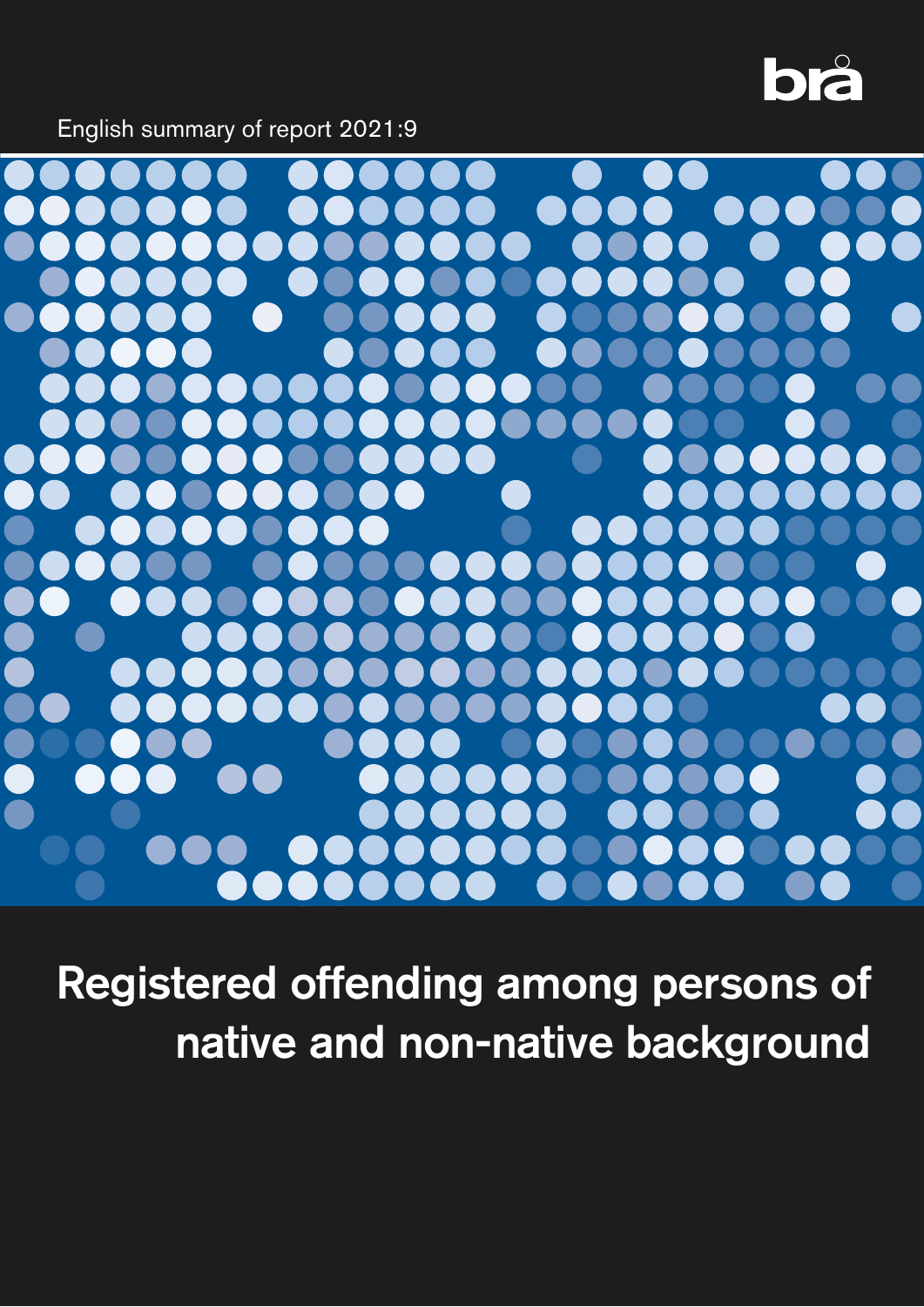#### **The Swedish National Council for Crime Prevention (Brå) centre for knowledge about crime and crime prevention measures**

The Swedish National Council for Crime Prevention (Brå) works to reduce crime and improve levels of safety in society. We do this by providing factual information and disseminating knowledge on crime and crime prevention work, primarily for the Government and agencies in the criminal justice system.

The publication is available as a pdf at www.bra.se. On request, Brå can develop an alternative format. Please send any enquiry about alternative formats to tillgangligt@bra.se. When material is quoted or tables, figures, and diagrams are used, Brå must be stated as the source. Permission of the copyright holder is necessary for reproduction of images, photographs, and illustrations.

This report is a summary of the Swedish report Misstänkta för brott med inrikes respektive utrikes bakgrund 2021:9 © Brottsförebyggande rådet 2021 urn:nbn:se:bra-1003

The Swedish National Council for Crime Prevention, Box 1386, 111 93 Stockholm, Sweden Tel: +46(0)8 527 58 400, E-mail: info@bra.se, www.bra.se

This summary can be downloaded from the Swedish National Council for Crime Prevention's website, [www.bra.se/publikationer](http://www.bra.se/publikationer)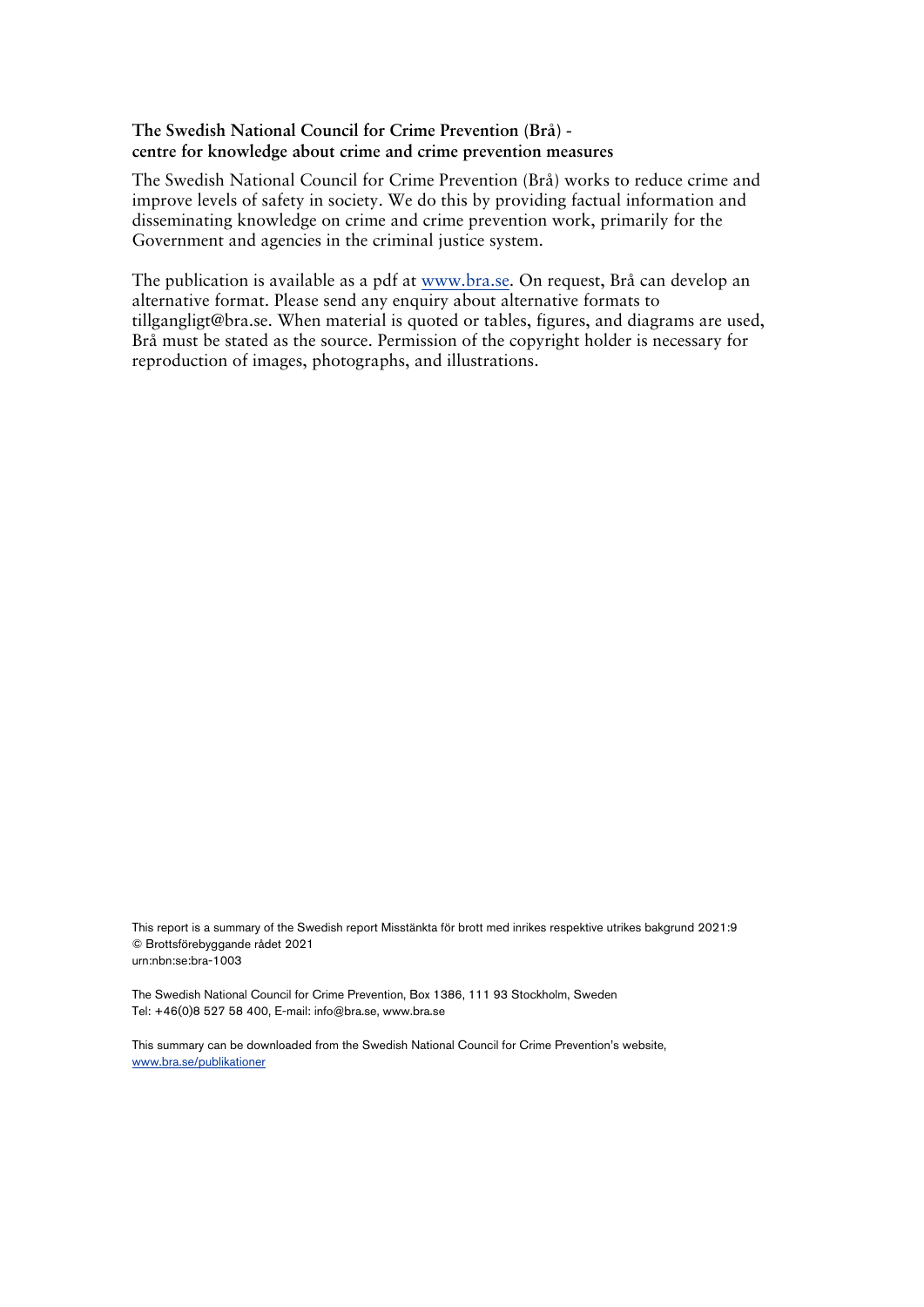# Registered offending among persons of native and non-native background

English summary of Brå report 2021:9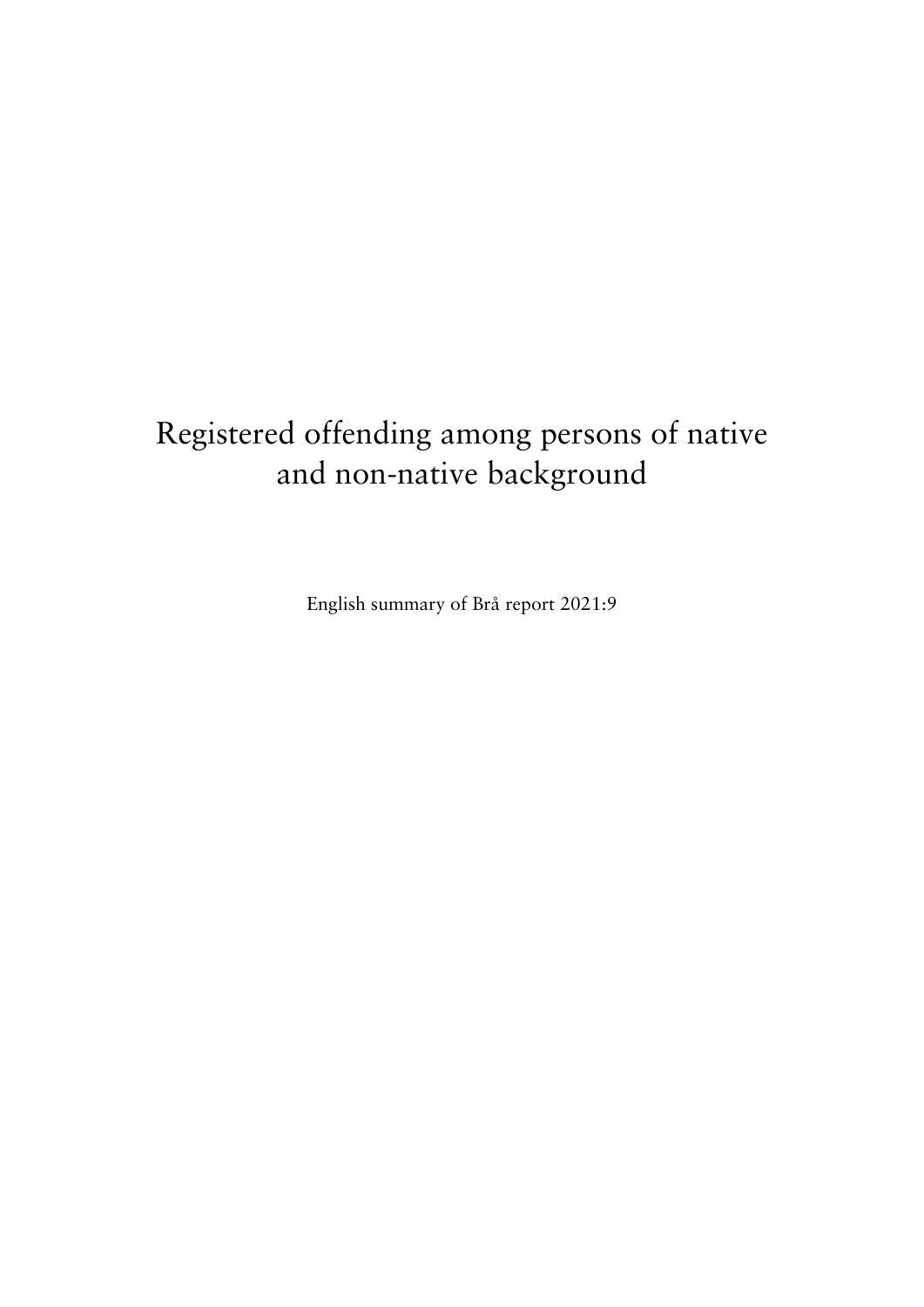# Summary

The distribution of registered offending among persons of native and nonnative background is often a topic of discussion. The Swedish National Council for Crime Prevention (Brå) has previously published two research studies on this issue, but several years have passed since the publication of the most recent study (in 2005), which focused on registered crime during the period 1997–2001. Since 2001, immigration to Sweden has increased, and the composition of the non-native population has changed. The current study was initiated against this background, with the aim of updating and improving the knowledge base on offending among persons of native and non-native background.

## Three sub-studies

The study is primarily descriptive, and comprises three sub-studies, each of which has a different focus.

The first sub-study examines the proportions of Swedish residents<sup>[1](#page-3-0)</sup> aged  $15<sup>2</sup>$  $15<sup>2</sup>$  $15<sup>2</sup>$ or over on December 31, 2014, who were registered as suspected offenders in relation to one or more offences committed at some point during the period 2015–2018. The sub-study focuses on the following questions: What proportion of persons of native and non-native background were registered as suspected offenders? What is the relative risk of being registered as a crime suspect for different groups of individuals of non-native background, viewed in relation to the corresponding risk among individuals born in Sweden to two native-born parents? How much of the risk difference can be explained by variations in the groups' age and gender distributions, and are levels of possible excess risk affected if we take account of the fact that persons of non-native background often have lower incomes and lower levels of education, and that they more often live in certain types of municipality?

The second sub-study describes the trend over time in the proportions of different groups individuals of native and non-native background who are registered as suspected offenders each year. How large a proportion of these different groups were registered as crime suspects each year during the period 2007–2018?

The third and final sub-study also focuses on trends over time, but examines how the total number of offences linked to registered suspects each year are distributed across different groups during the period 2007–2018. The

<span id="page-3-0"></span><sup>1</sup> Persons registered as Swedish residents by the Swedish Tax Agency.

<span id="page-3-1"></span><sup>&</sup>lt;sup>2</sup> Fifteen is the age of criminal responsibility in Sweden. Information on persons suspected of committing offences prior to the age of 15 is not retained in Sweden's Register of Suspected Offenders.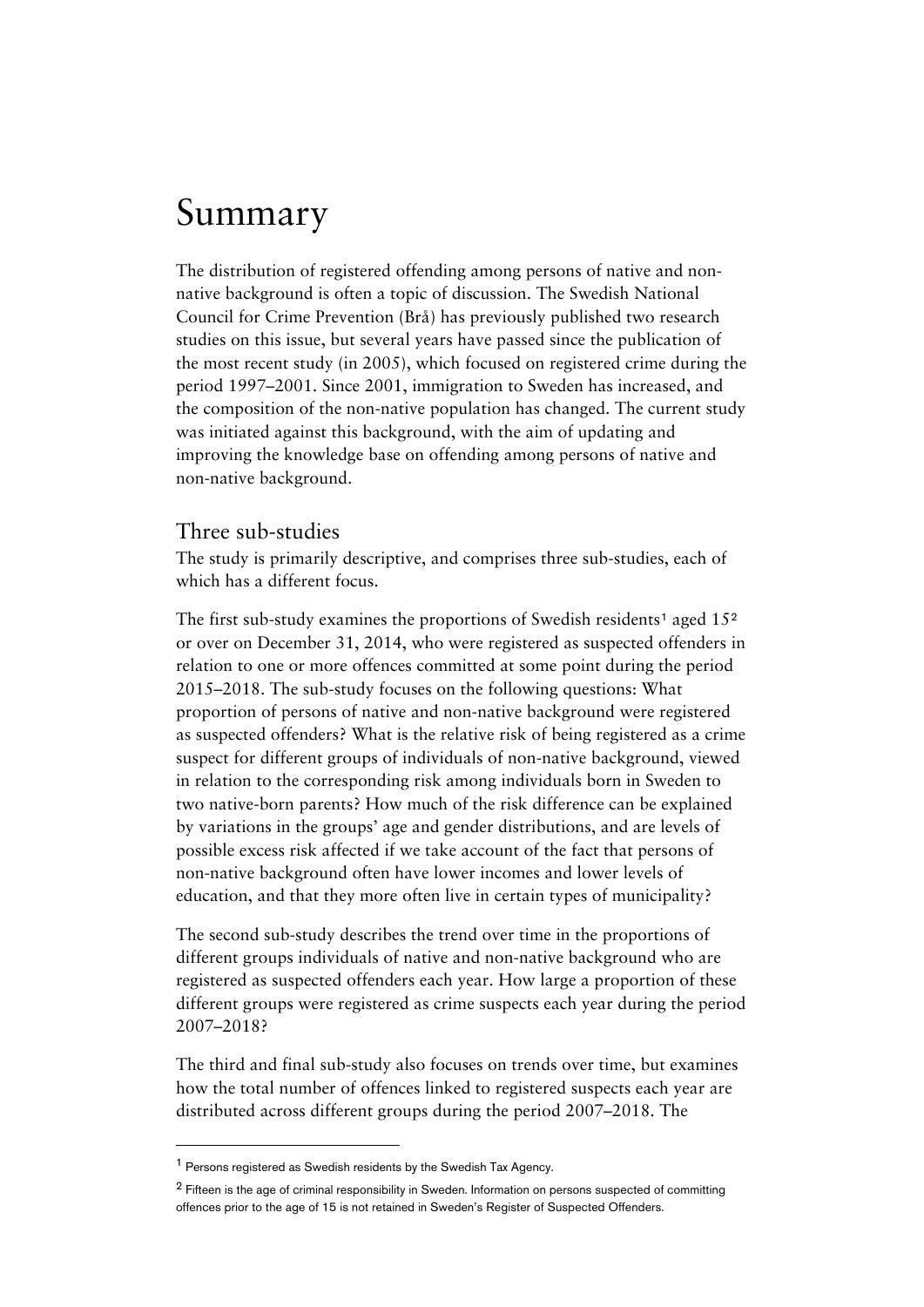question examined here is how large a proportion of these offences were linked to a suspect from different groups who were registered as Swedish residents at the time of the offence, and how large a proportion were linked to suspects who were non-residents.

# Group classifications and offence types

The study is based on data from Brå on persons suspected of offences, and data from Statistics Sweden (SCB) on native and non-native background. Native and non-native background is classified in line with the official classification employed by SCB, which distinguishes between four different groups:

- Born in Sweden, both parents born in Sweden
- Born in Sweden, one parent born abroad
- Born in Sweden, both parents born abroad
- Born abroad

Certain analyses in Sub-studies 1 and 2 also employ a more detailed classification of persons born abroad, based on their region of birth. This same classification is also applied to the mothers and fathers of those born in Sweden to two non-native parents.

The results focus on persons suspected of any type of crime, and on eight separate offence categories: Offences against life and health (Chapter 3 of the Criminal Code[3](#page-4-0)), Offences against liberty and peace (Chapter 4), Sexual offences (Chapter 6), Theft and robbery offences (Chapter 8), Fraud offences (Chapter 9), Criminal damage (Chapter 12), offences against the Road Traffic Offences Act and offences against the Penal Law on Narcotics[4](#page-4-1). Results are also presented in relation to four offences that involve a particularly serious violation of integrity: attempted and completed homicide<sup>[5](#page-4-2)</sup>, rape, residential burglary, and robbery. Results are also presented in relation to assault offences.

# Sub-study 1: Proportions registered as suspected offenders during the period 2015–2018

The first sub-study examines the proportions of different groups who were registered as suspected offenders at some point during the period 2015–2018.

<span id="page-4-0"></span><sup>3</sup> For a description of the offences included in the various chapters of the Swedish Criminal Code, see: https://www.government.se/49f391/contentassets/7a2dcae0787e465e9a2431554b5eab03/the-swedishcriminal-code.pdf

<span id="page-4-1"></span><sup>&</sup>lt;sup>4</sup> A large majority of registered drug offences relate to the personal use of illicit substances.

<span id="page-4-2"></span><sup>&</sup>lt;sup>5</sup> The vast majority of the offences in this category relate to acts that the police have registered as attempted homicide. The number of completed homicides is much smaller than the number of registered attempted offences.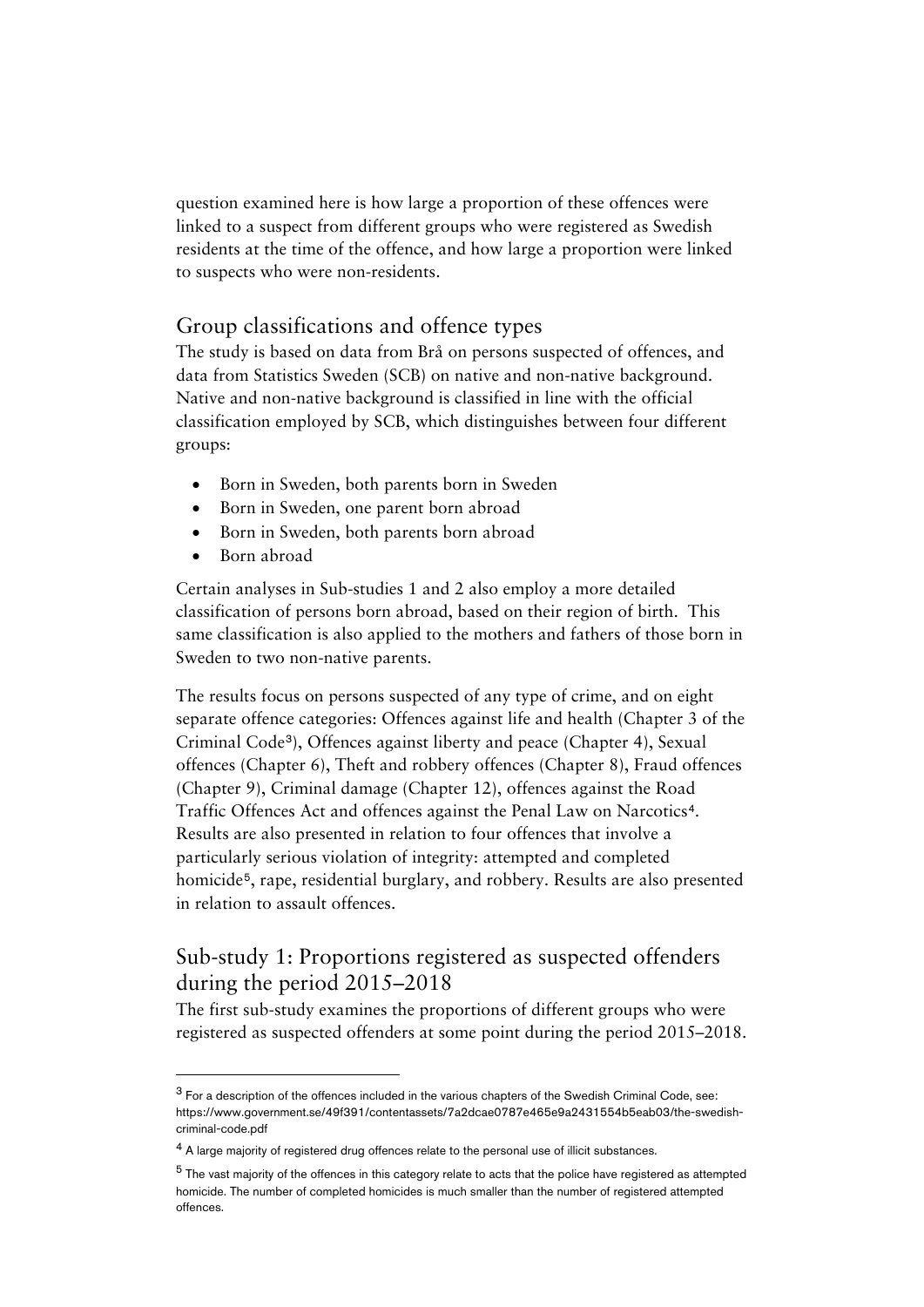A general pattern noted in this sub-study is that the proportion registered as crime suspects is lowest among native-born persons with two native-born parents, higher among native-born persons with one non-native parent, higher still among foreign-born persons and highest among persons born in Sweden to two non-native parents. This is the case for both women and men.

The proportion of the various groups registered as suspects for any type of crime are as follows:

- 3.2 percent of persons born in Sweden to two native-born parents (4.8 percent of men, 1.5 percent of women).
- 5.9 percent of persons born in Sweden to one non-native parent (8.6 percent of men, 3.1 percent of women).
- 10.2 percent of persons born in Sweden to two non-native parents (15.3 percent of men, 4.8 percent of women).
- 8.0 percent of persons born abroad (12.2 of men, 3.9 percent of women).

Thus among those who were born abroad, or who have one or two nonnative parents, the proportion who were registered as suspected offenders is greater than it is among those who were born in Sweden to two native-born parents. Being registered as a crime suspect is 2½ times as common among persons born abroad as it is among persons born in Sweden to two nativeborn parents. Thus in relation to this latter group, persons born abroad have a relative risk of being suspected of crime equal to 2.5. For those born in Sweden to two non-native parents, the relative risk is 3.2, which means that for this group it is slightly more than three times as likely to be registered as a suspected offender as it is among those born in Sweden to two native-born parents. Those with one non-native parent have a relative risk of almost 2.

#### The size of the excess risk declines when differences in age, gender and living conditions are taken into account

One question of interest is to what extent the differences noted in the proportions suspected of offences are associated with differences between the groups in their age and gender distributions and certain background factors. This sub-study has therefore also examined how the levels of excess risk are affected when the different groups' age and gender distributions, levels of education and disposable income, and the type of municipality in which they live, are taken into account. Taking age into account is important, since there are significant differences in the age distributions of the groups examined, and research shows that youths and young adults are at higher risk of offending than older individuals.

When the analysis takes these differences into account by means of statistical standardisation, the size of the excess risk of being registered as a suspected offender declines. Viewed in relation to the risk for Swedish-born persons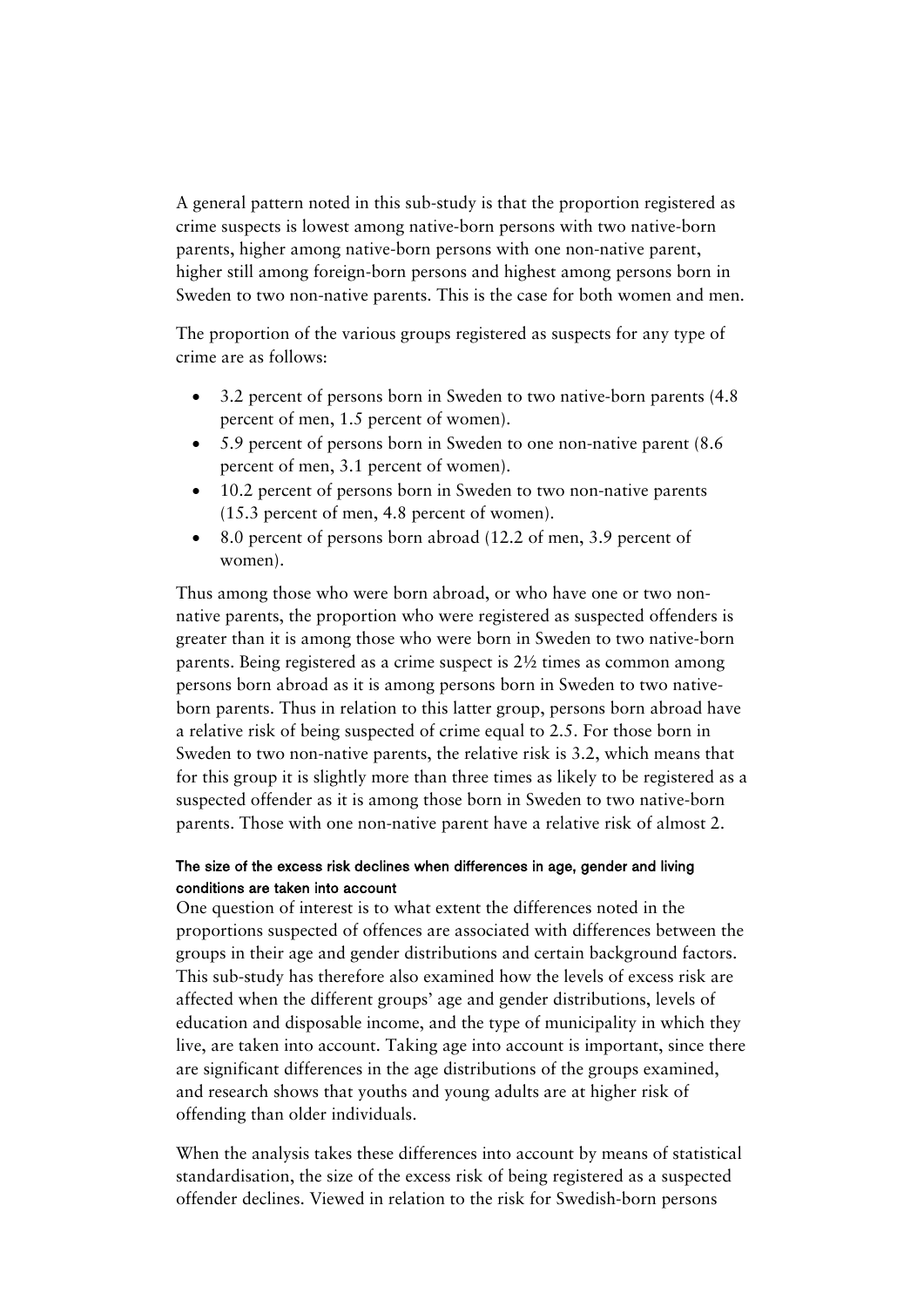with two native-born parents, the relative risk for those born in Sweden to one non-native parent declines from almost 2 to 1.3. For those born in Sweden to two non-native parents, the relative risk declines from just over 3 to 1.7, and for those born abroad, it declines from 2.5 to 1.8. The reduction in the size of the relative risk is most notable when the analysis takes account of differences in the various groups' age distributions. Thus the findings show that the differences in the risk of being registered as a crime suspect are substantially reduced, but that part of the difference remains even when differences in age, gender, income, education and municipality type are taken into account.

#### **Differences in relative risk levels between different offence types**

The proportion registered as suspected offenders remains lowest among those born in Sweden to two native-born parents when the analysis focuses on different offence types. At the same time, the size of the other groups' relative risk varies between different types of crime. For the majority of the offence categories examined, the largest relative risk is found for those born in Sweden to two non-native parents. The size of this group's relative risk varies between 3.4 for road traffic offences and 5.4 for fraud offences. For those born abroad, the relative risk varies between 1.7 for road traffic offences and 3.3 for offences against life and health.

The pattern is the same for the four offence types examined that involve a particularly serious violation of integrity: attempted and completed homicide, rape, residential burglary, and robbery. Among those born abroad, the size of the relative risk for these offence types varies between 1.7 (for residential burglary) and 4.0 (for attempted and completed homicide). For those born in Sweden to two non-native parents, the relative risks are notably higher for attempted and completed homicide (11.2) and for robbery (11.5), with these being the highest levels of relative risk observed in the study. For rape offences, the relative risk is the same among those born abroad and those born in Sweden to two non-native parents (3.2).

The size of all the specified relative risks declines when account is taken of differences in the various' groups age and gender distributions, income levels etc. For example, the relative risk of being suspected of robbery or of attempted or completed homicide among those born in Sweden to two nonnative parents declines from just over 11 to 3.1 for robbery and to 3.4 for attempted or completed homicide. This group's relative risk of being suspected of rape declines from 3.2 to 1.4, while for those born abroad, the relative risk of being suspected of rape declines from 3.2 to 2.2.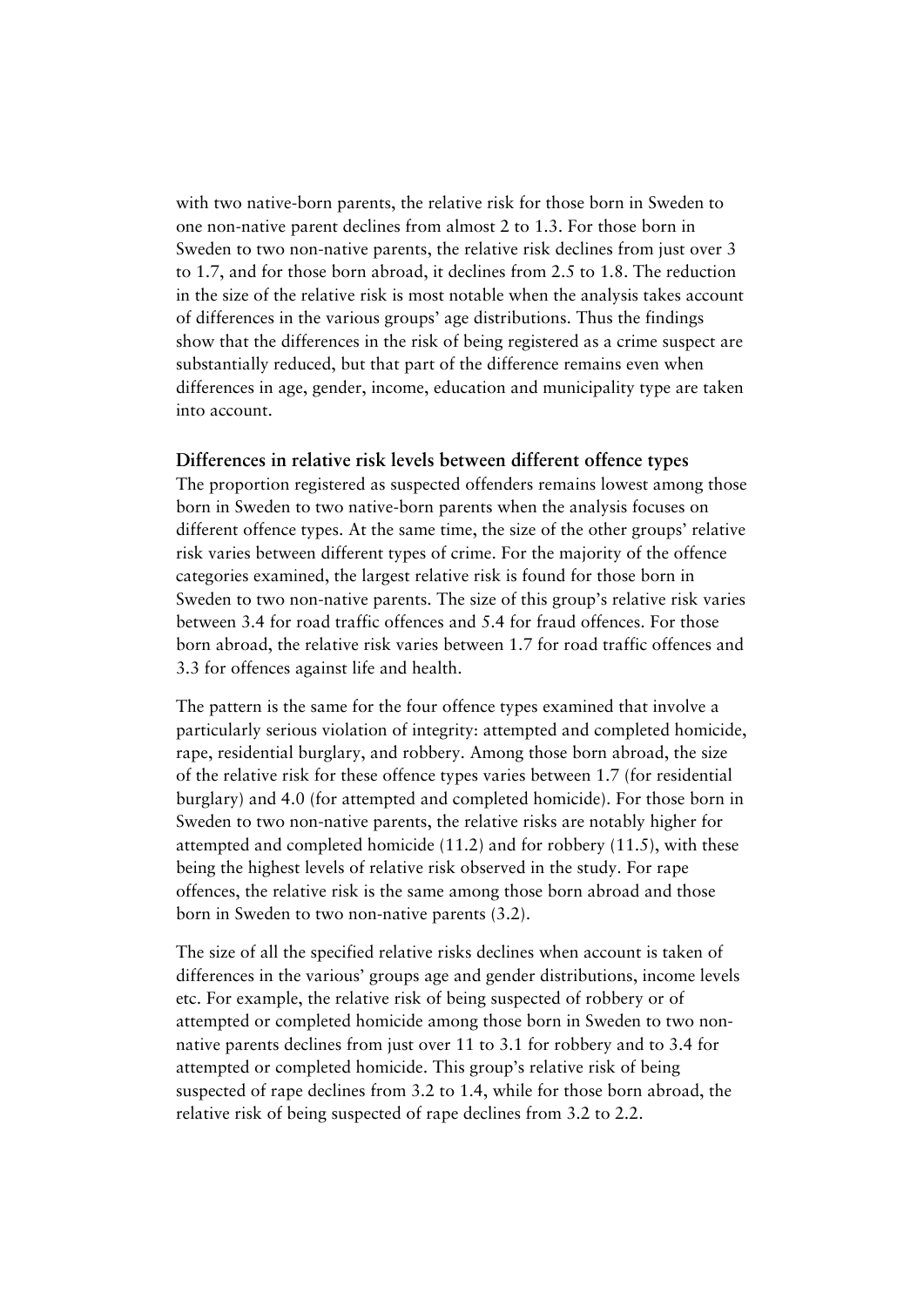#### **Differences between various regions of birth**

Previous research has found differences in the proportions registered as suspected offenders *within* the group of persons born abroad, based on the region in which they were born. Another question is whether there are similar differences among persons born in Sweden to two non-native parents, based on the parents' region of birth. The results of the current study show that there is a relatively large variation in the proportion registered as suspected offenders between persons born in different parts of the world, and among those born in Sweden whose mothers were born in different regions.[6](#page-7-0)

Among persons born abroad, the proportion registered as suspected offenders is lowest among those born in the regions: East Asia, Scandinavia outside Sweden, EU15 and Western Europe outside Scandinavia, and in the USA, Canada, Australia and New Zealand. The proportions suspected of offences are greatest among those born in the regions: West Asia, Central Asia, and different regions in Africa (North Africa, East Africa and the category Other African Countries<sup>[7](#page-7-1)</sup>).

The general pattern for the proportions registered as crime suspects among those born in Sweden to two non-native parents, classified on the basis of the mother's region of birth, are similar. The proportions registered as suspected offenders tend to be somewhat higher among those born in Sweden to nonnative parents, based on the mother's region of birth, than they are among those who were themselves born abroad in the corresponding regions. This finding is linked to the fact that the proportion of younger persons is greater among those born in Sweden to two non-native parents than it is among those who were born abroad. As has already been noted, the proportion of the population suspected of offences is greater in younger than in older age groups.

Sub-study 2: Trends in the proportions registered as suspected offenders each year during the period 2007–2018 As regards the trend over the period 2007–2018, the *number* of persons registered as suspected offenders is clearly greatest among persons born in Sweden to two native-born parents, followed by persons born abroad. The numbers of suspects among those born in Sweden to one or two non-native parents is smaller.

Viewed over the period as a whole, the number of persons registered as crime suspects each year has declined somewhat among those born in Sweden to two native-born parents, and has been stable over time among those born in

<span id="page-7-0"></span><sup>6</sup> The results are very similar if the analysis is instead based on the father's region of birth.

<span id="page-7-1"></span><sup>7</sup> African countries excluding North Africa and East Africa.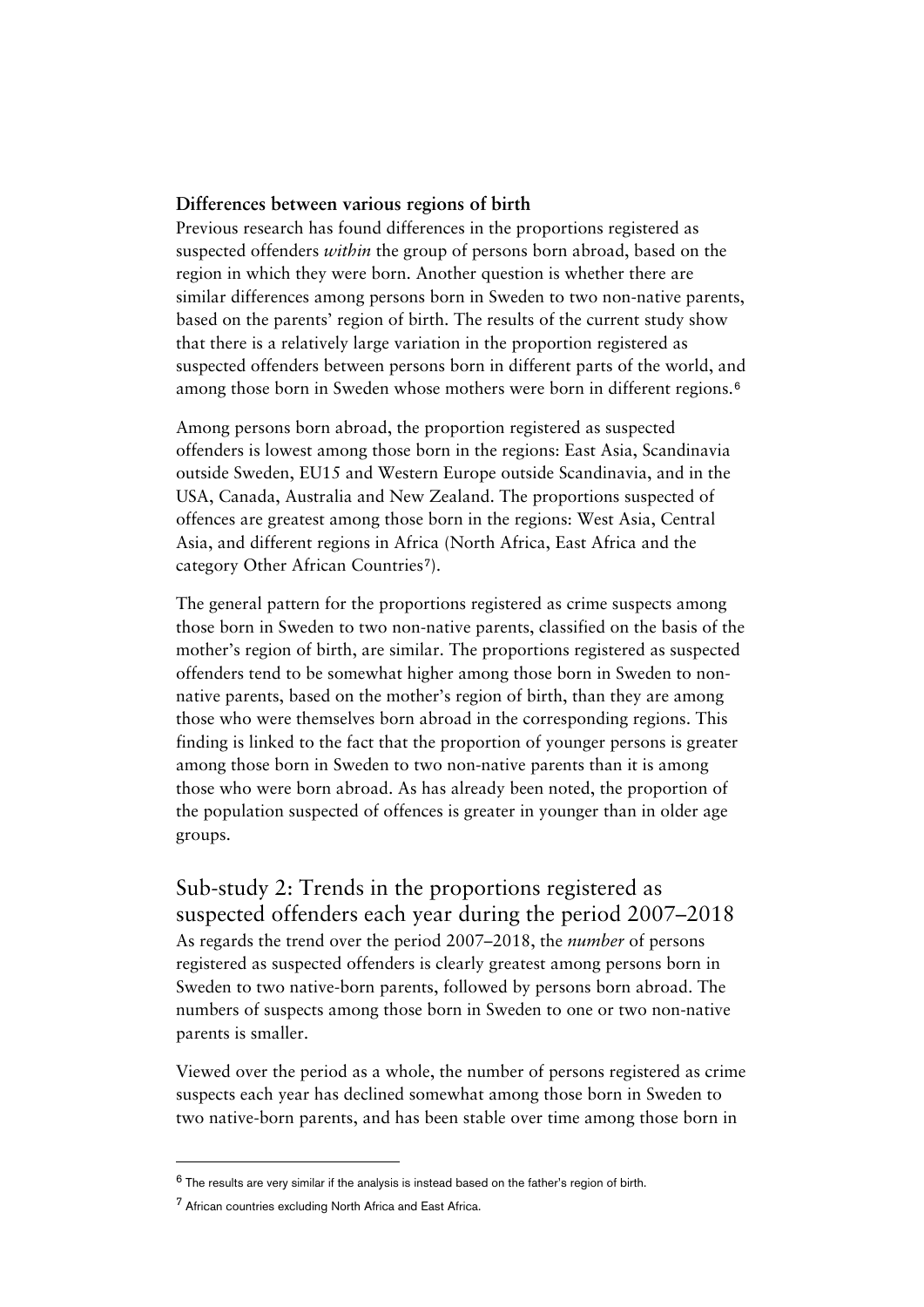Sweden to one non-native parent. The number of persons registered as suspected offenders has increased among those born abroad and those born in Sweden to two non-native parents.

At the same time, there has been a decrease in the *proportion* of people registered as suspected offenders both in the population as a whole and in each of the four groups examined. The proportion of the different groups that were registered as crime suspects increased during the first years of the period under study, but then declined. Among persons born in Sweden to two native-born parents, the proportion registered as suspected offenders declined from 1.6 percent in 2007 to 1.4 percent in 2018, while among those born in Sweden to one non-native parent, the proportion of persons registered as suspected offenders declined from 3.3 percent to 2.6 percent over the same period.

Among those born in Sweden to two non-native parents, the proportion registered each year as crime suspects has declined from 5.3 to 4.7 percent, and among those born abroad from 4.0 to 3.6 percent.

The fact that the *proportions* registered as suspected offenders among persons born abroad and those born in Sweden to two non-native parents have declined, despite increases in the *number* of registered crime suspects, is due to changes in the structure of the population. The relative increase in the numbers of registered suspects in these groups have been smaller than the corresponding increases in the number of persons from these groups in the population (aged 15 or over) as a whole.

These trends are for the most part similar for men and women respectively. Viewed over the period 2007–2018 as a whole, the proportion of men registered as suspected offenders has declined in all four groups examined. For women, the proportion registered as crime suspects has been relatively stable among those born in Sweden to two native-born parents, but has decreased somewhat among women in the other three groups.

#### **Trends over time in levels of relative risk**

Throughout the period examined, the proportion registered as suspected offenders has been highest among those who were born in Sweden to two non-native parents, and lowest among those born in Sweden to two nativeborn parents, second highest among persons born abroad, and third highest among persons born in Sweden to one non-native parent. This is the case for both women and men.

The relative risk of being registered as a suspected offender, viewed in relation to those born in Sweden to two native-born parents, has remained relatively stable during the period 2007–2018 both for persons born abroad and for those born in Sweden to one or two non-native parents. When the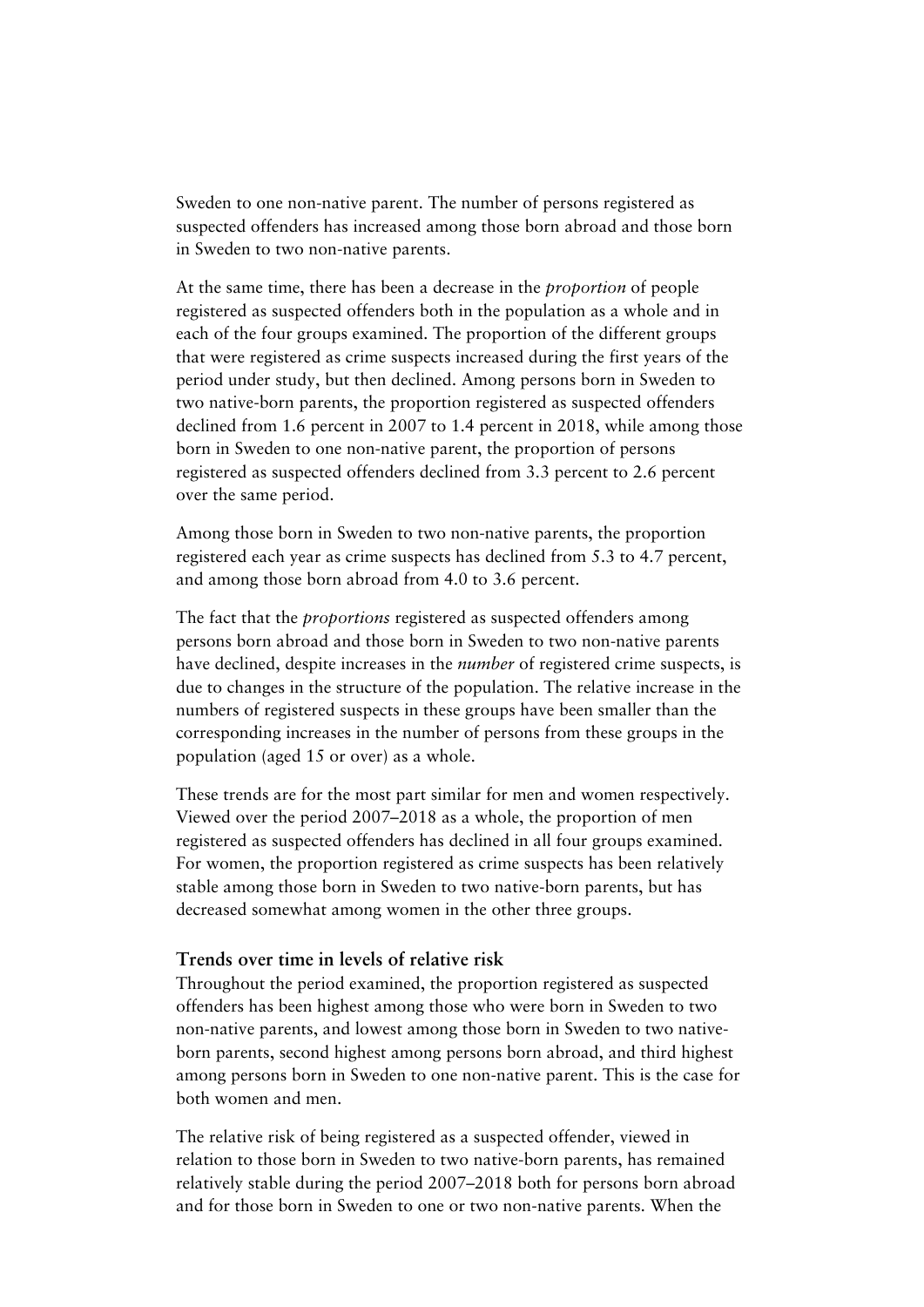analysis takes account of between-group differences in the groups' age and gender distributions, the levels of excess risk decline to a varying extent across all three of these groups, most markedly for those born in Sweden to two non-native parents.

#### **Trends for different offence types**

Over the period 2007–2018, the trends in the proportion of the different groups that are registered as suspects in connection with offences against life and health, offences against liberty and peace, theft and robbery offences, and criminal damage, largely follow the trends described above for those suspected of any offence. For all four groups examined, the proportions registered as suspects in connection with these offences was lower in 2018 than it had been in 2007. The proportions registered as suspects in connection with fraud offences also declined across all groups, with the exception of those born in Sweden to two non-native parents, among whom the proportion suspected of fraud offences increased somewhat.

The trend for sex offences differs from that seen for the other offence categories. The proportion registered as suspects in connection with sex offences increased during the final years of the study period across all four of the groups examined, so that the levels were somewhat higher in 2018 than they had been in 2007. Another difference is that for sex offences, the proportion of registered suspects was highest among those born abroad throughout the period of the study. A third difference is that the proportions suspected of sex offences are generally considerably lower than those suspected in connection with the other offence categories examined.

As regards the excess risk of being suspected of sex offences, viewed in relation to those who were born in Sweden to two native-born parents, this excess risk was smaller in 2018 than in 2007 for both those born abroad and those born in Sweden to two non-native parents. This is due to the fact that the relative increase in the proportion of the population suspected of sex offenders has been greater among persons born in Sweden to two native-born parents than among persons born abroad and persons born in Sweden to two non-native parents. For those born in Sweden to one non-native parent, the level of excess risk was the same at the end of the period as at the beginning.

Viewed over the period 2007–2018 as a whole, the proportion suspected of road traffic offences declined in all four groups. For drug offences, however, the proportion registered as suspects instead increased across all four of the groups examined. The most notable increase was seen among those born in Sweden to two non-native parents, which is also the group in which the proportion suspected of drug offences was highest.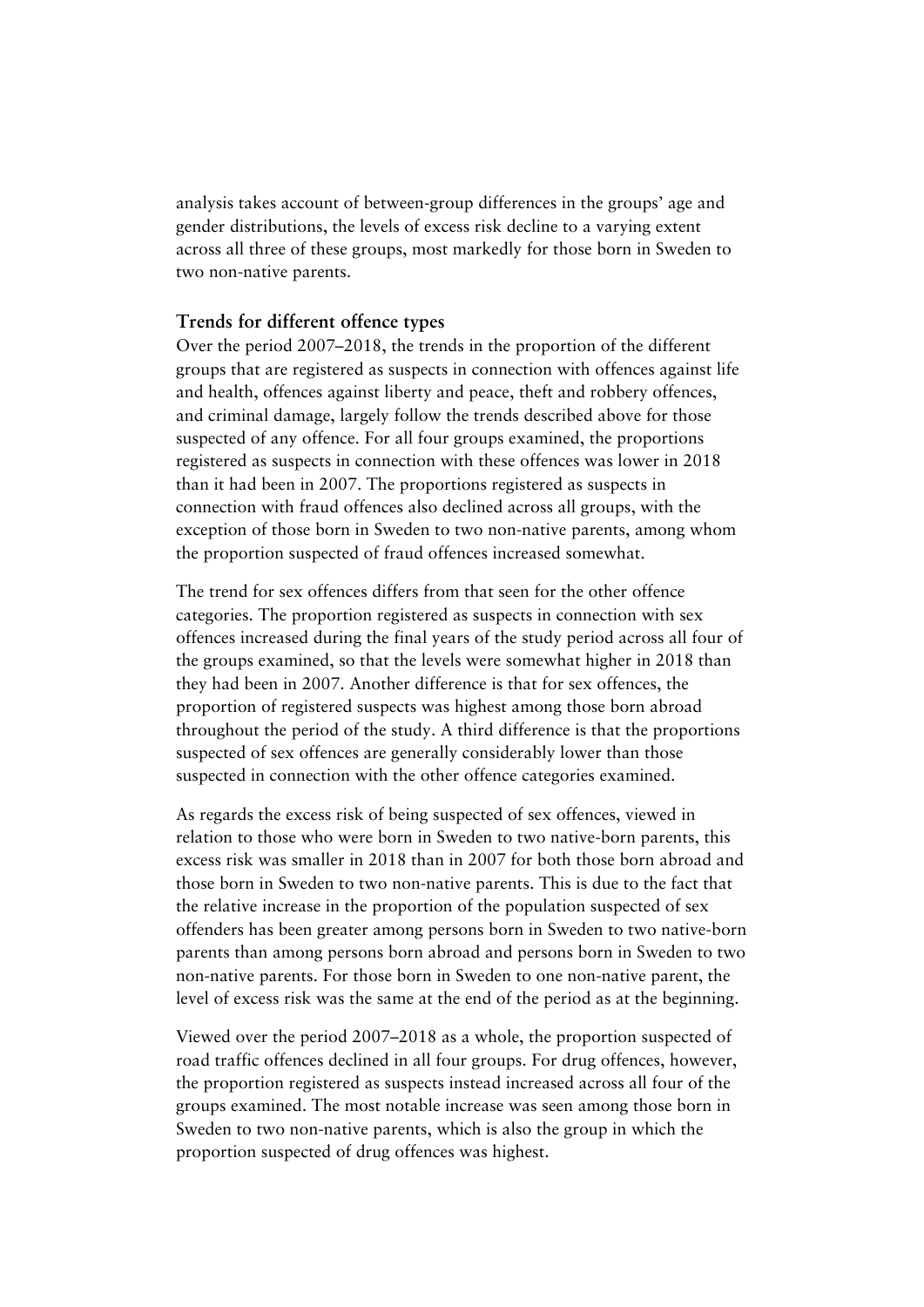#### Homicide, rape, residential burglary, robbery and assault

As regards the proportions of the different groups registered as suspects in connection with attempted and completed homicide offences, these remained relatively stable in three of the four groups during the period 2007–2018. Those born in Sweden to two non-native parents constitute an exception, however. In this group, the proportion registered as suspects for attempted and completed homicide increased (from 0,04 percent in 2007 to 0,06 percent in 2018). Throughout the period, the proportion suspected of attempted and completed homicide was highest in this group, and second highest among those born abroad.

The trend in the proportions registered as suspects in connection with rape offences is similar to that for those suspected of sexual offences as a whole. Viewed over the entire period 2007–2018, the proportions registered as suspects in connection with rape offences increased somewhat in all four of the groups examined. The proportion suspected of rape offences has consistently been highest among those born abroad. As was the case for all sexual offences, however, the proportion of the population registered as suspected rape offenders has increased somewhat more among persons born in Sweden to two native-born parents than among persons born abroad or persons born in Sweden to two non-native parents.

Viewed over the period 2007–2018, the proportion registered as suspects in connection with residential burglaries decreased somewhat among persons born abroad and among persons born in Sweden to one or two non-native parents. The decline is most marked among those born in Sweden to two non-native parents, which was the group in which the proportion registered as residential burglary suspects was highest. The corresponding proportion remained relatively stable during the period 2007–2018 among those born in Sweden to two native-born parents.

The proportion registered as suspects in connection with robbery offences was also highest among those born in Sweden to two non-native parents. Viewed over the period 2007–2018 as a whole, the proportions suspected of robbery offences have declined somewhat across all of the four groups examined.

The proportions registered as suspects in connection with assault offences, both in general and in each of the four groups, are considerably higher than the proportions suspected of robbery, for example, but have decreased over time across all four groups. The proportions registered as assault suspects are thus lower in 2018 than they were in 2007.

In summary, the proportions of the different groups registered as suspected offenders have declined over the period 2007–2018 in relation to the vast majority of the offence types examined. Exceptions are found in the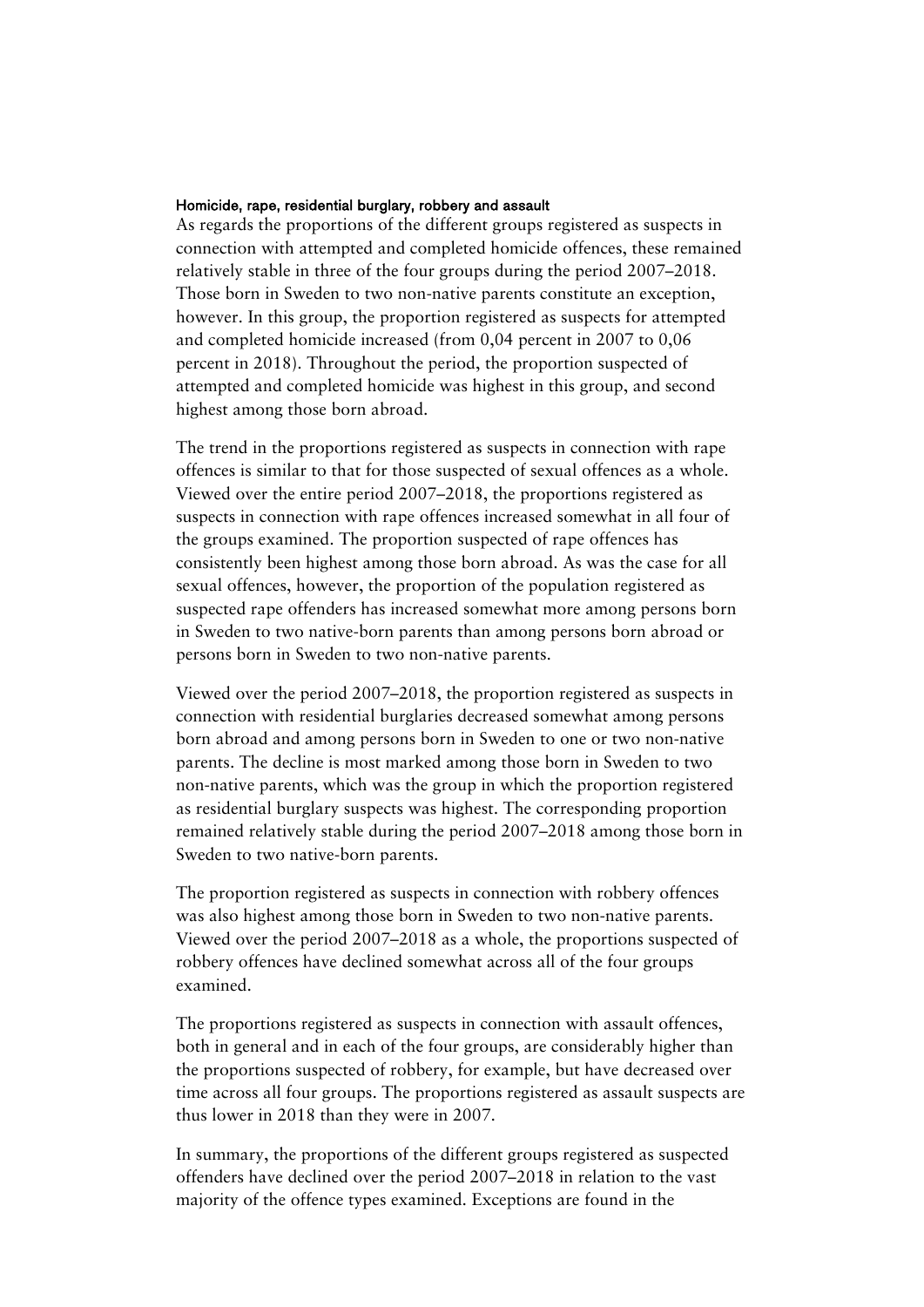proportions registered as suspects in connection with drug offences and sex offences, including rape. The proportion registered as suspects in connection with attempted and completed homicides has increased among those born in Sweden to two non-native parents.

# Sub-study 3: Trends in the proportion of registered offences linked to suspects from different groups during the period 2007–2018

The third and final sub-study focuses on the number of *offences* linked to registered crime suspects, and describes the trend in the distribution of these offences among Swedish residents of native and non-native background, and also among persons who were non-residents at the time the offences were committed. In contrast to the presentations in Sub-studies 1 and 2, which focus on the number and proportion of *individuals* registered as suspected offenders, this sub-study thus provides a description of how large a proportion of registered offences have been linked to suspected offenders from the different groups examined during the period 2007–2018.

The total number of offences linked to registered suspects increased by 21 percent during this period (from 443,000 in 2007 to 537,000 in 2018). This increase occurred primarily during the early part of the period and culminated in the years 2010–2011. Viewed over the period as a whole, the number of registered offences linked to suspects born in Sweden to two native-born parents decreased somewhat. The numbers of registered offences linked to persons in the other groups examined have instead increased.

The *proportion* of registered offences linked to persons born abroad, persons born in Sweden to two non-native parents, and non-residents has increased, whereas the proportion of registered offences linked to persons born in Sweden to one non-native parent has been relatively stable. By contrast, the proportion of registered offences linked to persons born in Sweden to two native-born parents has decreased markedly. During the period 2007–2018:

- The proportion of registered offences linked to suspected offenders born in Sweden to two native-born parents decreased from 54.1 to 43.2 percent.
- The proportion of registered offences linked to suspected offenders born in Sweden to one non-native parent decreased from 9.2 till 8.6 percent.
- The proportion of registered offences linked to suspected offenders born in Sweden to two non-native parents increased from 6.8 to 9.4 percent.
- The proportion of registered offences linked to suspected offenders who were born abroad increased from 23.6 to 29.8 percent.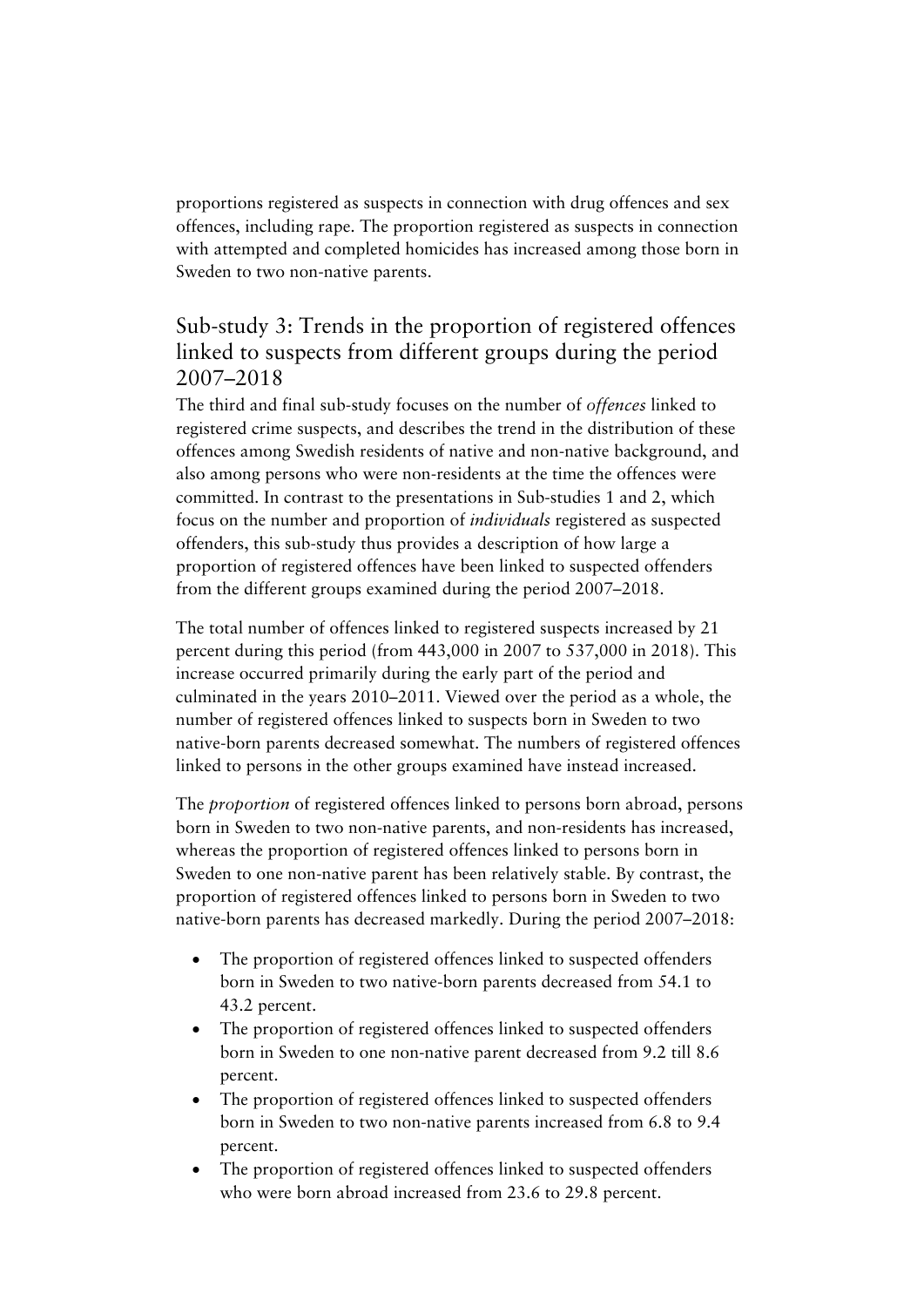• The proportion of registered offences linked to suspected offenders who were non-residents increased from 6.3 to 9.0 percent.

The proportion of registered offences linked to suspected offenders who were non-residents was highest in the year 2016 (10.3 percent). It is likely that this peak in the trend reflects the large number of asylum seekers who arrived in Sweden in 2015.

#### **The trend for different types of crime**

The declining trend in the proportion of offences linked to suspected offenders who were born in Sweden to two native-born parents can be seen in relation to most of the crime categories included in the study. Sex offences constitute an exception, however. For this crime category, the proportion of offences linked to suspected offenders who were born in Sweden to two native-born parents has remained relatively stable, at approximately half of the total number of offences, throughout the period 2007–2018.

#### Persons born in Sweden to one non-native parent

For the majority of the offence types examined, the proportion of offences linked to suspected offenders born in Sweden to one non-native parent has been relatively stable throughout the study period. The proportion of offences linked to suspected offenders from this group has however decreased somewhat for offences against life and health, sex offences and criminal damage. There has also been a decrease over time in the proportion of attempted and completed homicides, rape offences, residential burglaries and robbery offences linked to suspected offenders from this group.

#### Persons born in Sweden to two non-native parents

An increasing trend in the proportion of offences linked to suspected offenders who were born in Sweden to two non-native parents can be seen for a majority of the offence types included in the study. The proportion of registered drug offences linked to suspected offenders from this group increased from 8 to 12 percent, for example, and the proportion of registered attempted and completed homicide offences linked to suspected offenders from this group also increased, from 12 to 18 percent. The proportion of robbery offences linked to suspected offenders who were born in Sweden to two non-native parents was relatively stable for a large part of the period examined, but over the period as a whole has increased from 17 to 22 percent. At the same time, viewed over the period 2007–2018, the proportion of theft and sex offences linked to suspected offenders from this group has remained relatively stable.

#### Persons born abroad

The proportion of offences linked to suspected offenders who were born abroad has increased in relation to offences against life and health, offences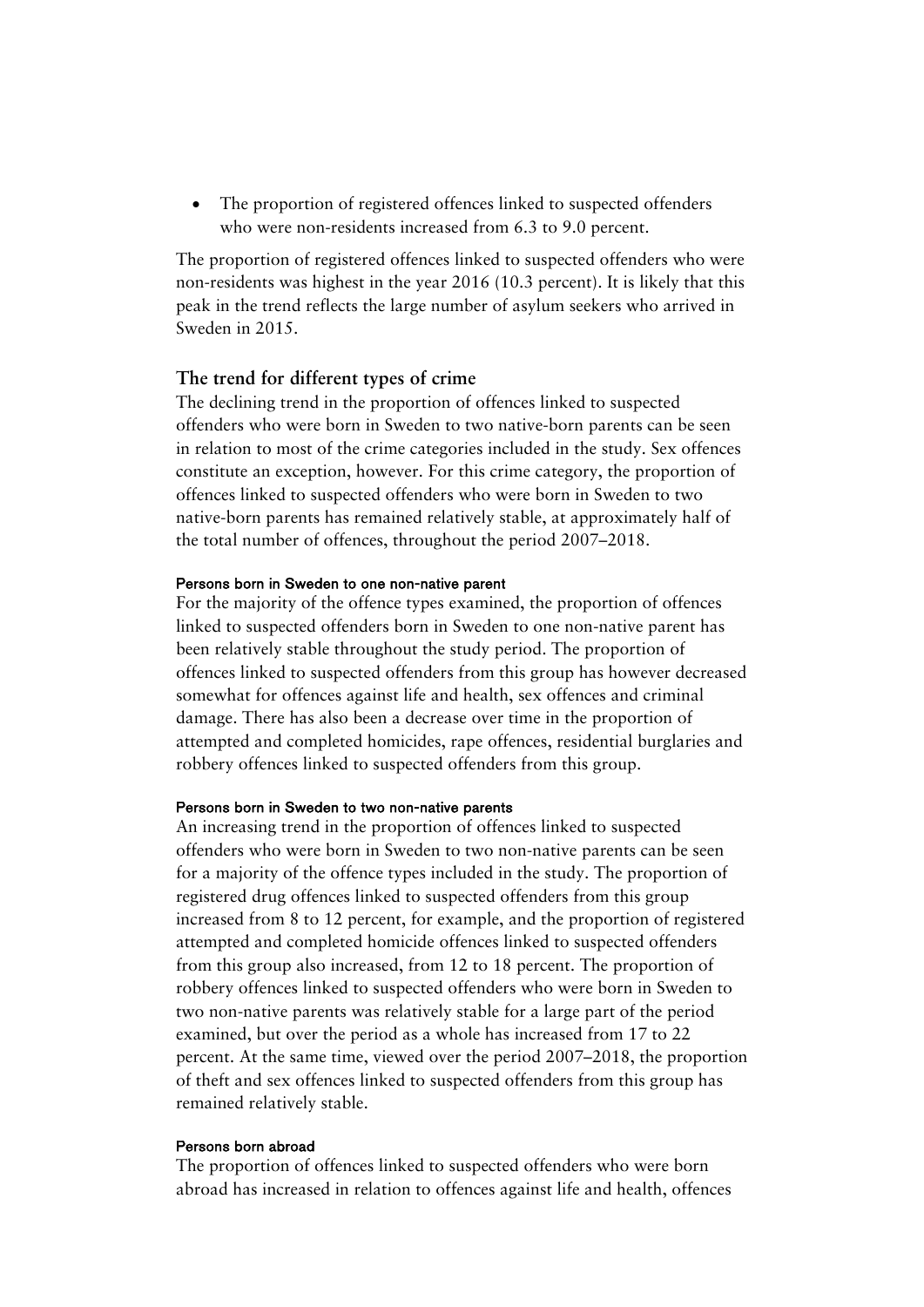against liberty and peace, criminal damage, road traffic offences and drug offences. By contrast the proportion of registered sex offences linked to suspected offenders from this group has not increased, which is also the case for theft and fraud offences. The proportions of attempted and completed homicides, rape, and robbery offences linked to suspected offenders who were born abroad have varied over the course of the period 2007–2018, but have followed neither an increasing nor a decreasing trend over time. The increase in the size of this group in Sweden's resident population has thus not been reflected in an increase in the proportion of sex offences, attempted or completed homicides, robberies, thefts, or fraud offences linked to this group.

At the same time, the proportion of residential burglaries linked to suspected offenders who were born abroad was lower during the latter part of the period 2007–2018 compared to the early years of this period. By contrast, the proportion of registered assault offences linked to suspected offenders who were born abroad has increased (from 28 percent in 2007, to 40 percent in 2018).

#### Non-residents

The trend in registered offences linked to suspected offenders who were not Swedish residents at the time of the offence appears primarily to be linked to two separate developments. Firstly, an increase can be seen during the period 2007–213 in the proportion of registered offences linked to non-resident suspected offenders, but this increase is limited to theft and residential burglary offences. For example, the proportion of registered residential burglaries linked to non-residents increased from 7.3 percent in 2007 to 32.2 percent in 2013.

This increased can be linked to reports of an increase in the activities of transnational organised crime groups focusing on thefts and burglary, which has been noted in several EU countries. The offence types described by Europol as being common among these groups, in addition to residential burglary, include organised shoplifting, robbery and offences linked to automatic cash dispensers.

Secondly, there is a later increase, which is distributed over a wider range of offence types, which coincides in time with the increased number of asylum seekers that arrived in Sweden during the period 2014–2015. This increase produced a temporary peak in the proportion of registered offences linked to non-resident suspected offenders in 2015 and 2016, which is then followed by a decrease. It can be noted, however, that the large increase in the number of asylum seekers arriving in Sweden, particularly in 2015, did not result in a correspondingly large increase in the number of registered offences linked to non-residents. The number of registered offences linked to non-residents was 32 percent higher in 2015 than in 2011. At the same time the number of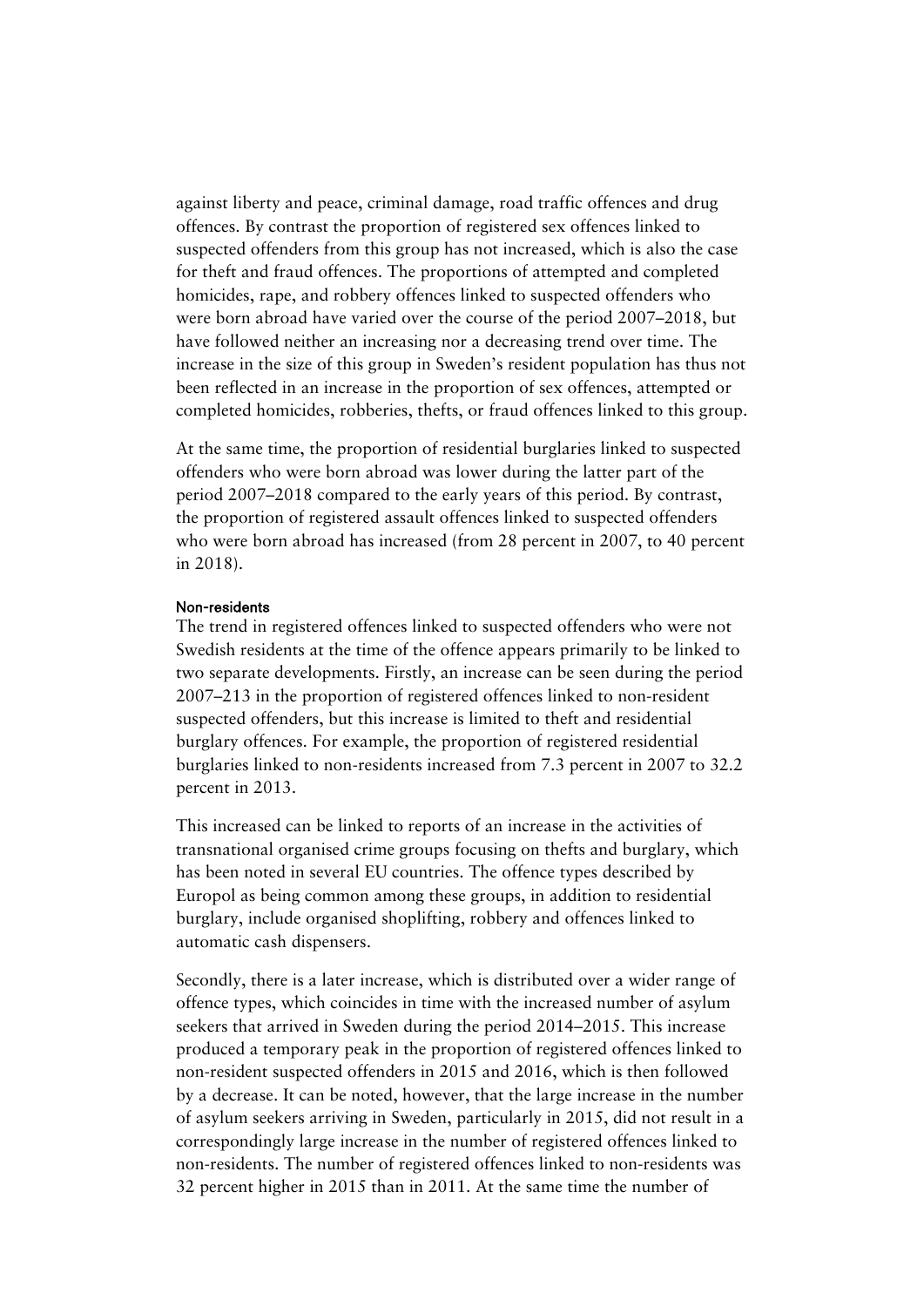asylum seekers who arrived in Sweden was over 400 percent higher in 2015 than in 2011.

For the majority of the offence types included in the study, the proportion of registered offences linked to non-residents declined during the years 2017– 2018, towards the lower levels registered during the earlier years of the period examined. The crime categories associated with transnational organised crime groups constitute an exception however. For these offence types, the proportions of registered offences linked to non-residents remained much higher in 2018 than they had been at the beginning of the study period.

#### **Summary**

In summary, the general pattern observed in the data is that the proportion of registered offences linked to suspected offenders who were born in Sweden to two native-born parents has decreased between 2007 and 2018 both for all crime, and for the majority of the various offence types examined. At the same time there has been an increase in the proportion of registered offences linked to suspected offenders who were born in Sweden to two non-native parents, suspected offenders who were born abroad, and suspected offenders who were not registered as residents at the time of the offence. There are exceptions to this pattern, however. Sex offences constitute one such exception. The proportion of sex offences linked to suspected offenders from the various groups examined was much the same in 2018 as it was in 2007.

The increase in the proportion of registered offences linked to persons born abroad and persons born in Sweden to two non-native parents can primarily be viewed as a result of the increase in the size of these two groups within the population as a whole. The increase in the proportion of registered offences linked to non-residents can in part be linked to reports of an increase in the activities of transnational organised crime groups, in part to an increase in the number of asylum seekers who arrived in Sweden, particularly in 2015.

### Discussion

Summarising the central findings from the three sub-studies, these are as follows:

The *proportion of individuals* registered as suspected offenders has declined during the period 2007–2018. This is true both in relation to all registered crime and in relation to most of the individual offence types included in the study. It is also true for all of the groups examined irrespective of native and non-native background.

There are however a small number of exceptions to this general, declining trend. The proportion of individuals registered as suspected drug offenders has increased in all of the groups examined, for example. The proportion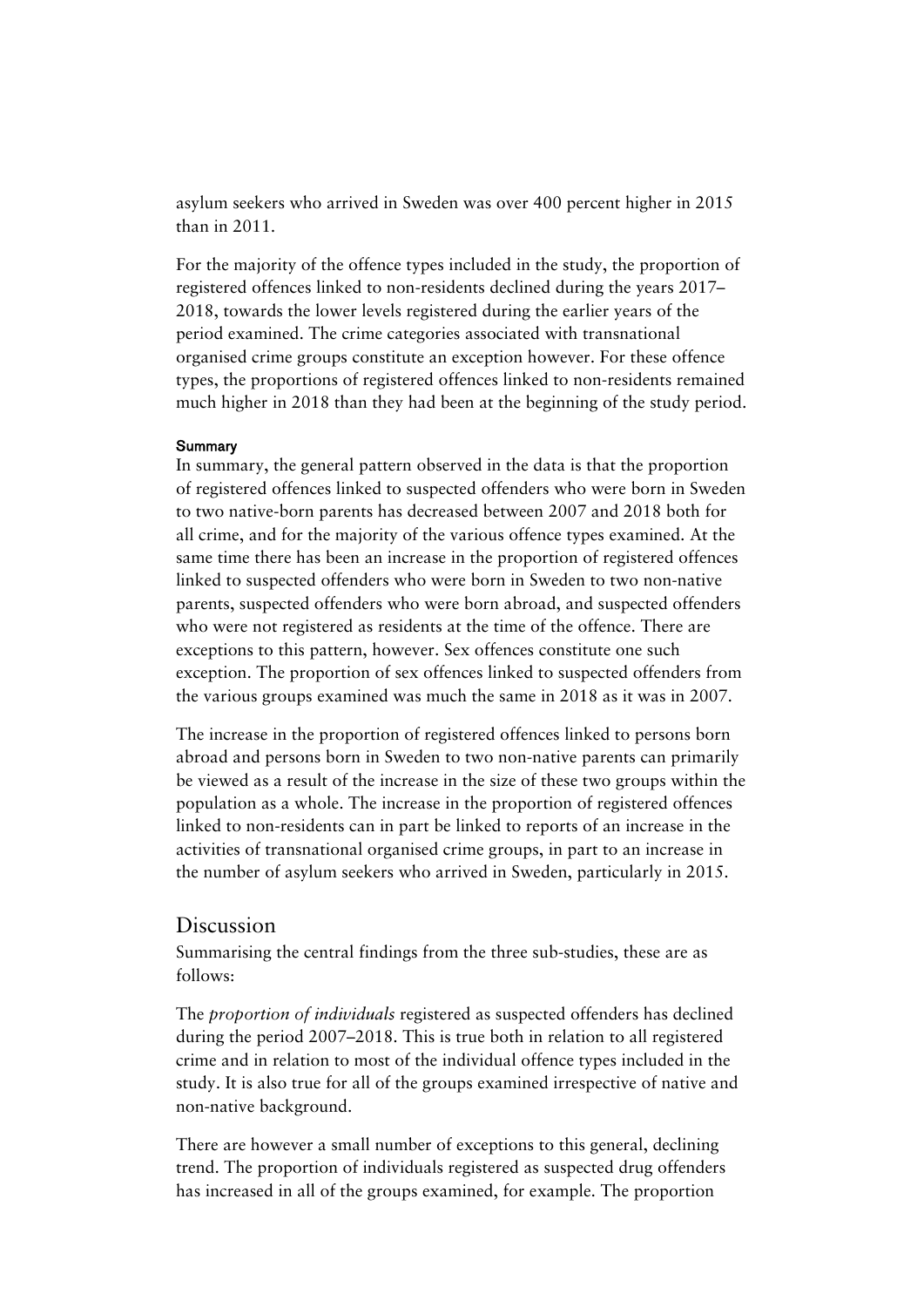registered as suspected sex offenders has fluctuated over the period as a whole, but has increased somewhat during the final years of the period in all of the groups examined. The proportion registered as suspects in connection with attempted and completed homicide offences has increased among persons born in Sweden to two non-native parents.

The size of the excess risk of being registered as a crime suspect, viewed in relation to the risk among persons born in Sweden to two native-born parents, has remained relatively constant during the period 2007–2018 both for persons born abroad and persons born in Sweden to one or two nonnative parents.

The proportion of *registered offences* linked to suspected offenders born in Sweden to two native-born parents has declined during the period 2007– 2018, whereas the proportion linked to suspected offenders born abroad and to those born in Sweden to two non-native parents has increased. This increase is for the most part explained by the fact that the size of these two groups within the resident population has increased during the period covered by the study.

Sex offences constitute an exception in this regard, however. The increase in the proportion of persons born abroad and persons born in Sweden to two non-native parents within the resident population has not been reflected in a corresponding increase in the proportion of registered sex offences linked to these two groups.

The proportion of registered offences linked to persons who were nonresidents at the time the offences were committed has increased over the course of the period 2007–2018. This increase can in part be linked to reports of an increase in the activity of transnational organised crime groups, in part to an increase in the number of newly arrived asylum seekers in Sweden, particularly in 2015. During the final years of the period, there was a decrease in the proportion of registered offences linked to non-residents.

### **Several factors contribute to an excess risk of being registered as a suspected offender**

As was the case in the Brå's previous study, from 2005, the findings show that persons born abroad, and those born in Sweden to one or two nonnative parents, are more likely to be registered as suspected offenders than persons born in Sweden to two native-born parents. How, then, should we understand this excess risk?

One well-established finding from research on the causes of crime is that the risk of offending is the result of a complex interplay among a large number of different factors. These include factors linked to the individual, such as variations in levels of self-control or attitudes, but also factors linked to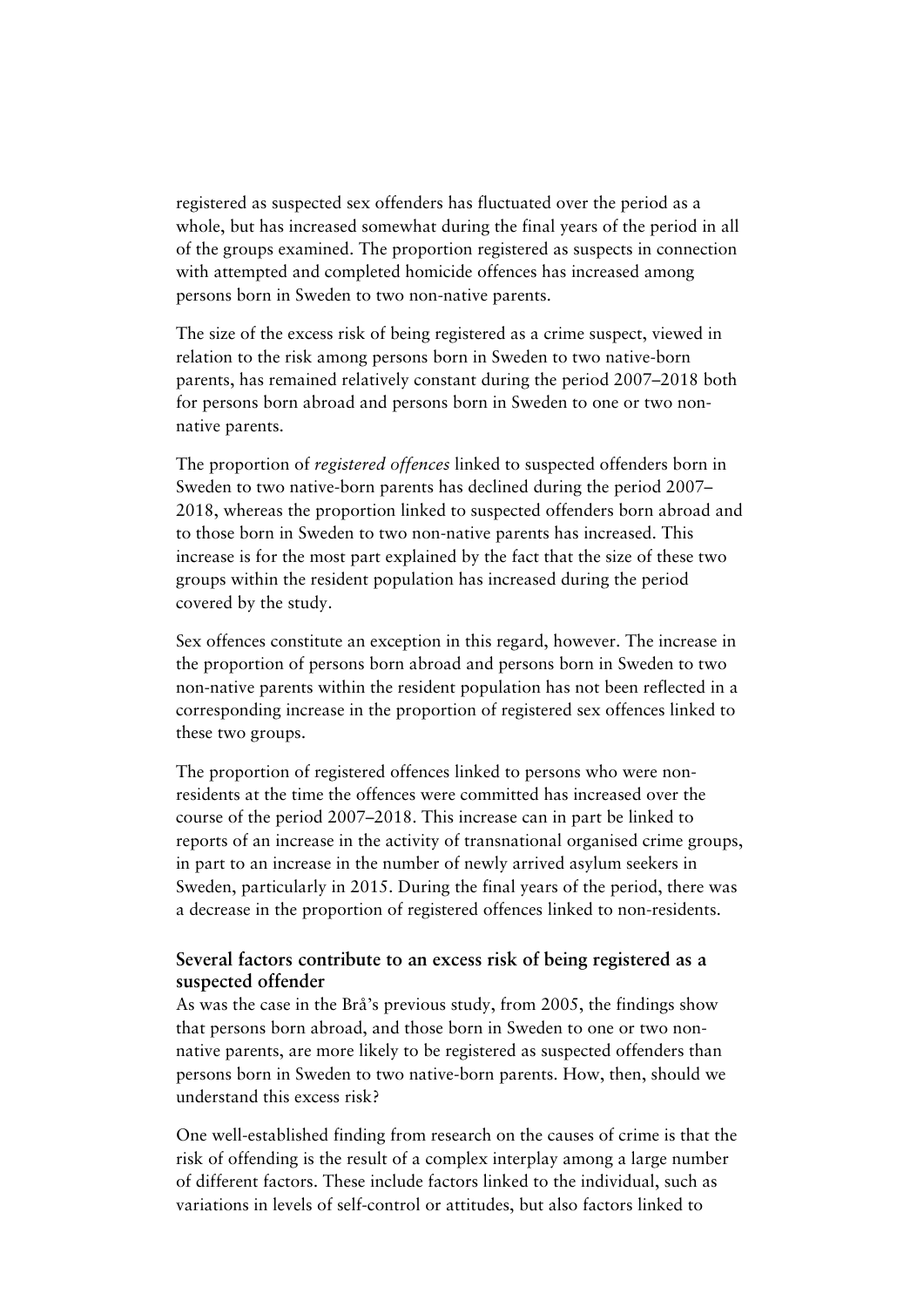various types of social relations and contexts, such as the family, the peer group, and the local community. One general conclusion from this research is that there is no particular risk factor that could be viewed as explaining an excess risk for registered offending among different groups, although age differences and differences in socio-economic conditions are important factors when different segments of the population are compared at the group level.

This study does not provide a basis for drawing definitive causal conclusions about what might explain the excess risk of being registered for crime found among persons born abroad and persons born in Sweden to one or two nonnative parents. At the same time, the study shows that differences in the age distribution between the different groups is of significance, along with differences in the proportion of persons in the various groups with low levels of education and low disposable income. These are factors that generally have an impact on the risk for offending, and where the nature of the differences noted between the groups examined in this study would produce an increased risk for offending at the group level among persons born abroad and persons born in Sweden to two non-native parents. The results also show that the size of the of excess risk decreases substantially when these factors are taken into account using statistical methods.

Other factors that have been posited as contributing to an increased risk for offending, and for which there is also support in the research, include parental mental ill-health, residential segregation (which has among other things been shown to contribute to worse educational outcomes among the children of non-native parents) and difficulties finding employment, which is also linked to educational achievement, but also to discrimination in the labour market.

Cultural differences have also been posited as a possible explanation for some of the difference in levels of offending among persons of native and non-native background. For persons born abroad, these explanations focus in part on behaviours that may be lawful or condoned in the country of origin, but which are criminalised in the receiving country, in part on the way in which norm conflicts may produce increased stress which, in combination with other factors, leads to an increased risk of offending. At the same time, researchers who have attempted to study this issue empirically have concluded that cultural background factors may have some effect, but that this effect is relatively weak in comparison with the significance of socioeconomic factors or experiences in the receiving country subsequent to migration.

There is also research indicating that some of the excess risk may be due to selection processes that produce differences between different groups in the likelihood of offenders being registered as suspects by the police. These